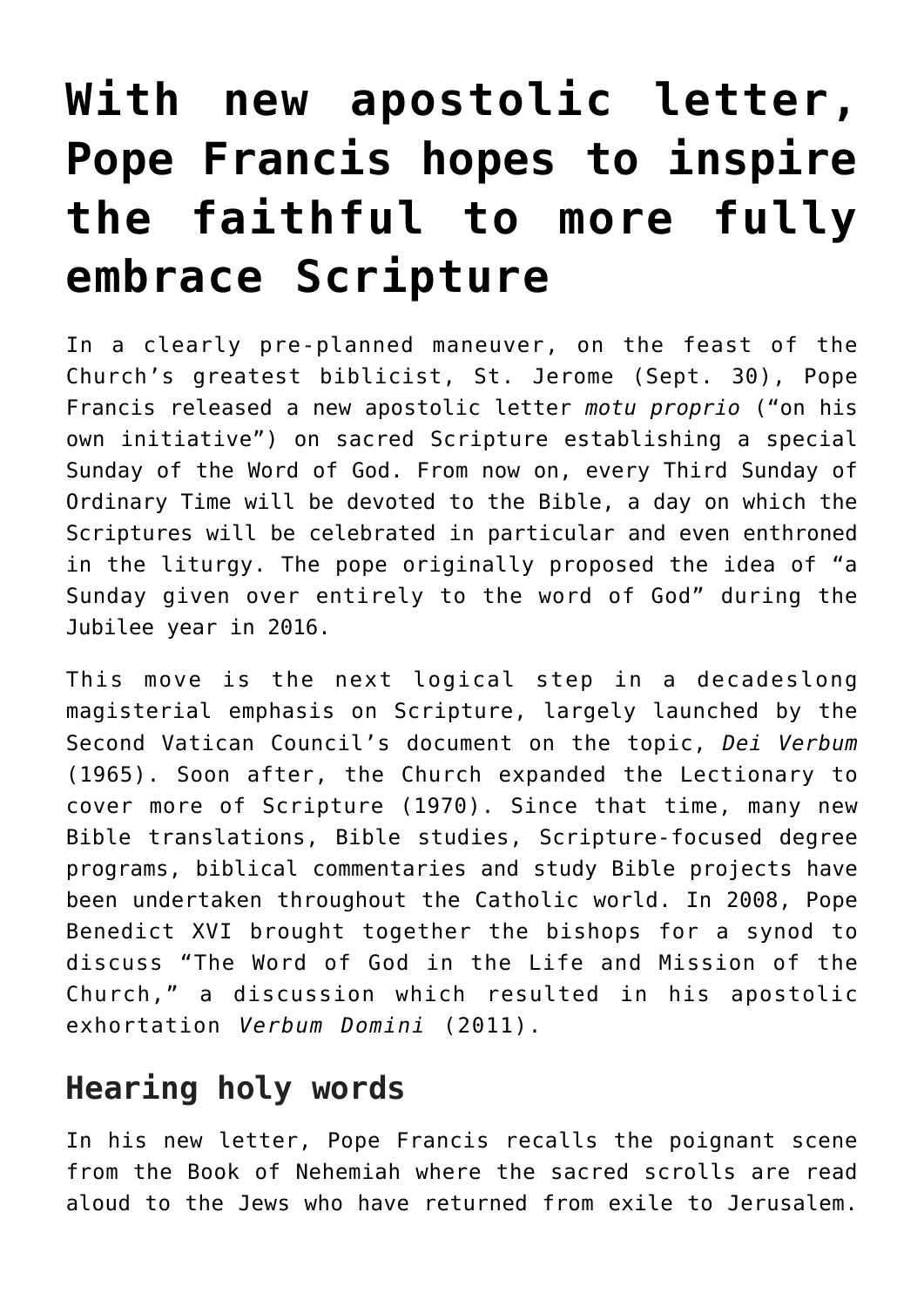In response to hearing the holy words, the people weep but are encouraged by their leaders to rejoice instead, "for the joy of the Lord is your strength" (Neh 8:10).

Indeed this scene pairs well with the Easter Sunday walk to Emmaus, with which the pope opens his letter, where Jesus interpreted all the Scriptures to the two disciples who do not recognize him (cf. Lk 24:27). They tell each other afterward, "Were not our hearts burning [within us] while he spoke to us on the way and opened the scriptures to us?" The pope relates these two moments of encounter with the word of God, which are narrated in the word of God, to inspire us to listen attentively to Scripture.

## **'Book of the Lord's people'**

Repeatedly, the pope emphasizes that [Scripture is not only the](https://www.osvnews.com/2019/03/31/getting-the-most-from-your-spiritual-reading/) [domain of experts and scholars](https://www.osvnews.com/2019/03/31/getting-the-most-from-your-spiritual-reading/) but is "the book of the Lord's people." He encourages priests to take time to "pray and meditate on the sacred text" in order to prepare homilies that help the people understand the meaning of the Bible. The homilist's role is indeed sacramental and Christ-like since "Christ is the first exegete!"

Pope Francis further highlights the sacramental character of Scripture by citing the strongest statement on this point from *Dei Verbum*, that "the Church has always venerated the divine Scriptures as she has venerated the Lord's body" (No. 21). Reading Scripture, then, is comparable to partaking of the Eucharist. It is a form of spiritual communion, not just an intellectual exercise.

## **Profitable for salvation**

The pope cites 2 Timothy 3:16, "all Scripture is inspired by God," to set up the last part of his letter, which unfolds as a three-part commentary on the verse. First, he reiterates *Dei Verbum's* teaching that the revelation of the word of God is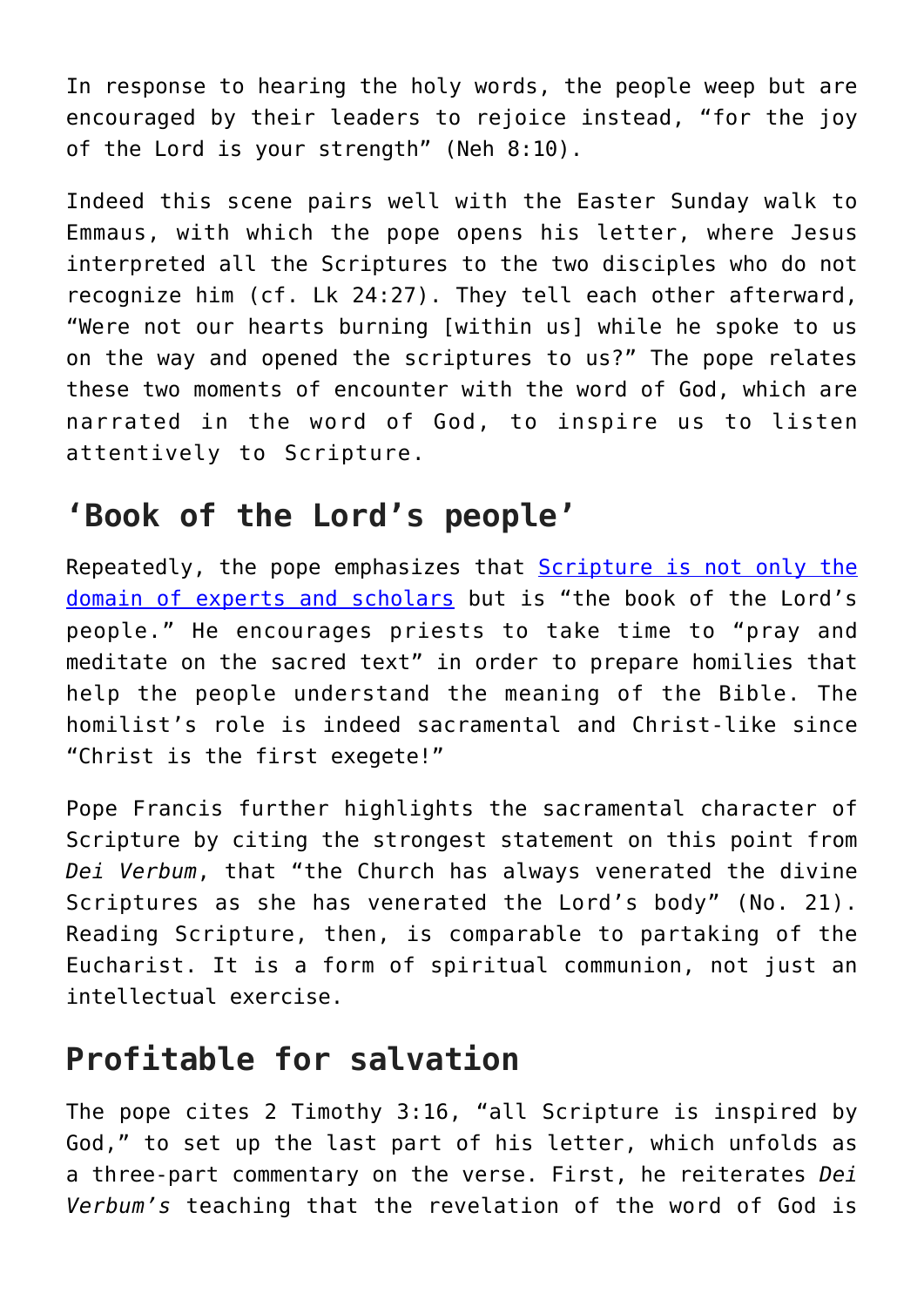oriented toward our salvation. Second, he emphasizes how Scripture has power to spiritually change us. Third, he explains the unity of sacred Scripture and sacred Tradition as passing down the one deposit of faith. Just like the Word became flesh to save us, God uses human words in Scripture to reveal himself to us.

Drawing on the scenes of prophets eating scrolls of God's words (Ez 3:3; Rv 10:10), Pope Francis explains how sweet the word of God can be to those who listen to it attentively and obediently, but how stinging and bitter it can be when we are convicted of our sins and confronted by our weaknesses through the hearing of it. Yet if we allow ourselves to be transformed by Scripture, we will "practice mercy" by loving our neighbor. He reminds us that interpreting Scripture is not just a historical exercise, but a transcendent one, in which the sacred letters themselves lead us into the life of the Spirit.

Altogether, Pope Francis is drawing our attention back to the Bible in order that it may truly become a source of spiritual sustenance for the People of God. This new Sunday of the Word of God will redirect our focus and remind us to drink deep of sacred Scripture so that it might enlighten our minds and fill our hearts.

*Mark Giszczak, SSL, Ph.D., is an associate professor of sacred Scripture at the Augustine Institute.*